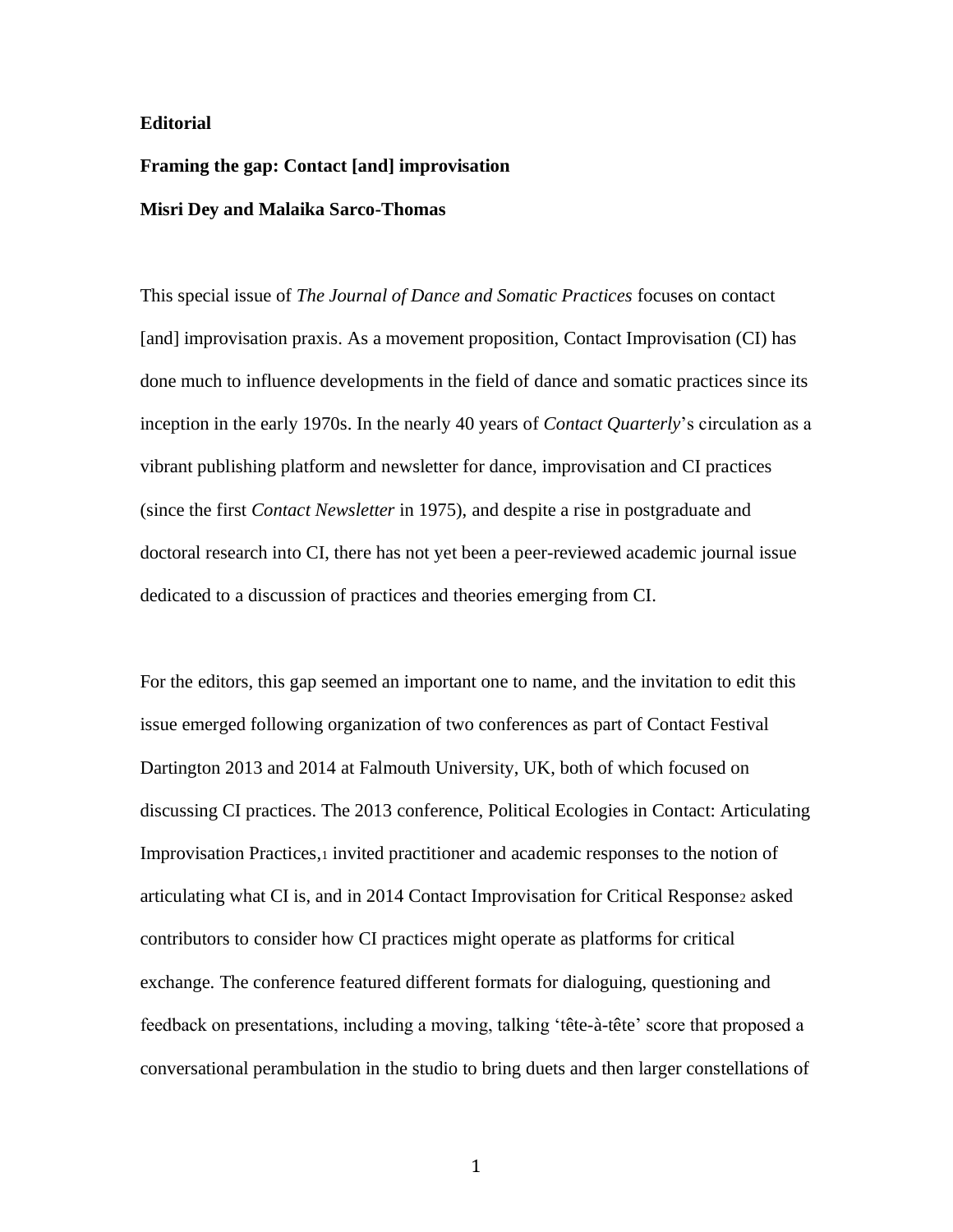delegates together into conversations as a way of teasing out and developing research questions from the day. Reflections included surprise at the potential of CI methodologies and metaphors to be useful in research in the social and natural sciences, as well as within dance studies.

Following these conferences, the extremely high response rate to the call for papers for this issue of JDSP also indicates that CI praxis as a lens for academic research is a rich and developing field. Next year's annual European Contact Improvisation Teacher Exchange (ECITE), an annual forum for discussion and sharing of CI pedagogy in Europe, will focus on 'Contact Improvisation & Research: Emerging Collaborations' as a starting point for the gathering taking place at [Université d'Orléans,](http://www.univ-orleans.fr/) France, in July 2015. Event flyers invite researchers from all disciplines to participate in shaping the event [\(www.ecite.org\)](http://www.ecite.org/). We hope that, in support of these and other recent developments in movement research, the collection of articles presented here begins to map and offer routes towards exploration of a few trajectories within this growing field.

### **What does the '[and]' do in 'contact [and] improvisation'?**

The term 'CI' is used to identify a practice arising from an original movement score initiated by choreographer Steve Paxton and a group of co-investigators in the 1970s:

The improvised dance form is based on the communication between two moving bodies that are in physical contact and their combined relationship to the physical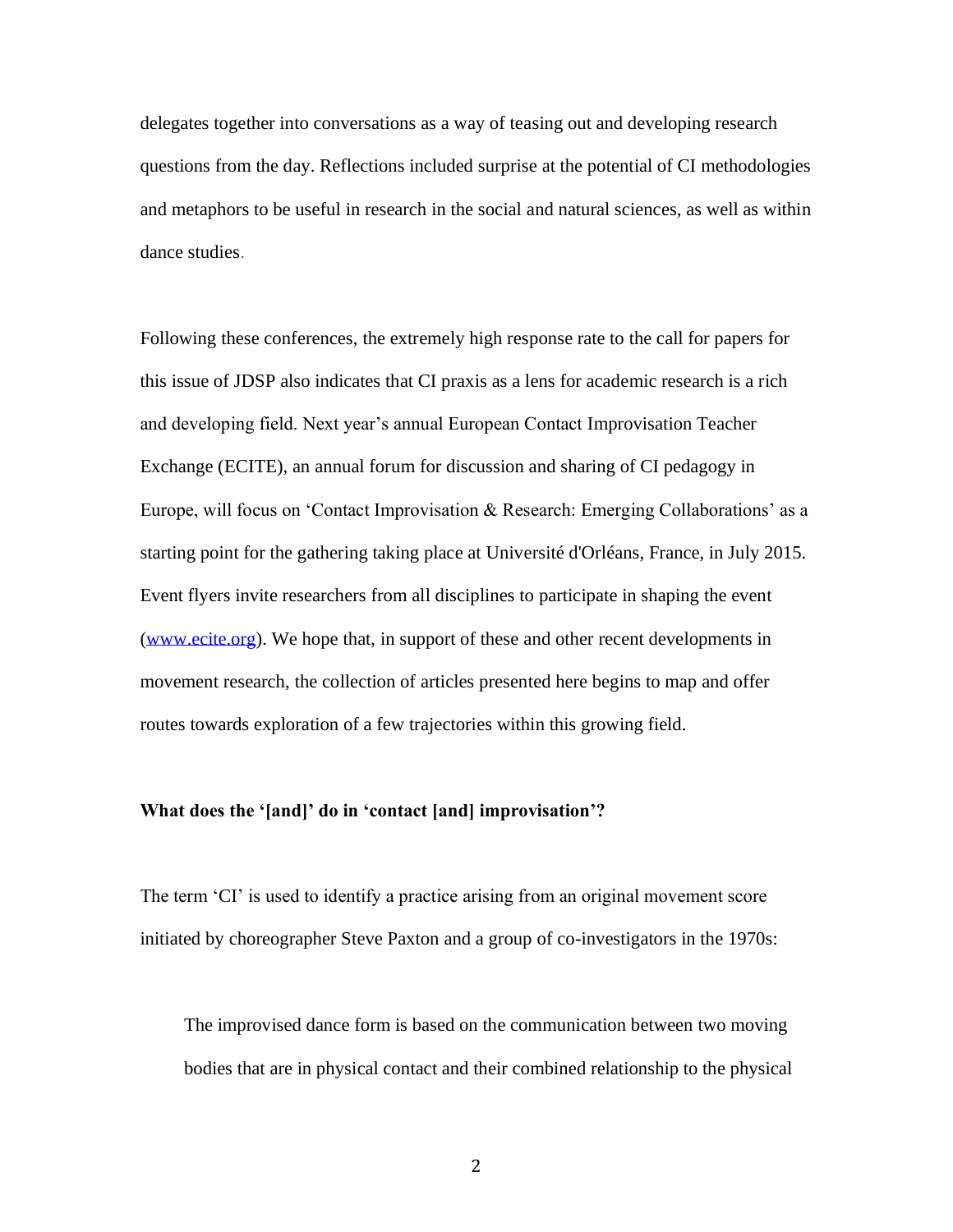laws that govern their motion – gravity, momentum, inertia. (Paxton et al. 1979 cited in Anon. n.d.)

The score has also been articulated as 'a physical dialogue' in which 'dancers focus on the physical sensations of touching, leaning, supporting, counterbalancing, and falling with other people' (Novack 1990: 8). While written definitions about the specificity of the intention behind the score vary, communication and dialogue feature as key aspects for many of the definitions. For example, in 1980 choreographer Stephen Petronio wrote that 'in CI we fall alone *and* together […] partners ride weight along common paths of momentum' (Anon. 1982: 59, emphasis added), highlighting the 'and-ness' of the form as a solo and duet endeavour. A 2009 workshop announcement by Ray Chung bypasses reference to communication in favour of introducing CI as 'an open-ended exploration of the kinaesthetic possibilities of bodies moving through contact' (Anon. n.d.), where contact is introduced as something that is 'moved through' rather than something that bodies 'are in'. Within this issue of *The Journal of Dance and Somatic Practices*, we propose to look at what moves through the spaces between the basic acts that compose CI by including 'and' as an invitation to critically recognize the relationship between both acts.

The square brackets indicate an editorial insertion, in which a conjunction is added to make the tradition of 'CI' as a movement form more porous. Here, '[and]' opens up space for 'change through exchange' (Deitch-Dey 1998) between the two terms, and gives value to the gap there, in the way that CI practice attends to the space between two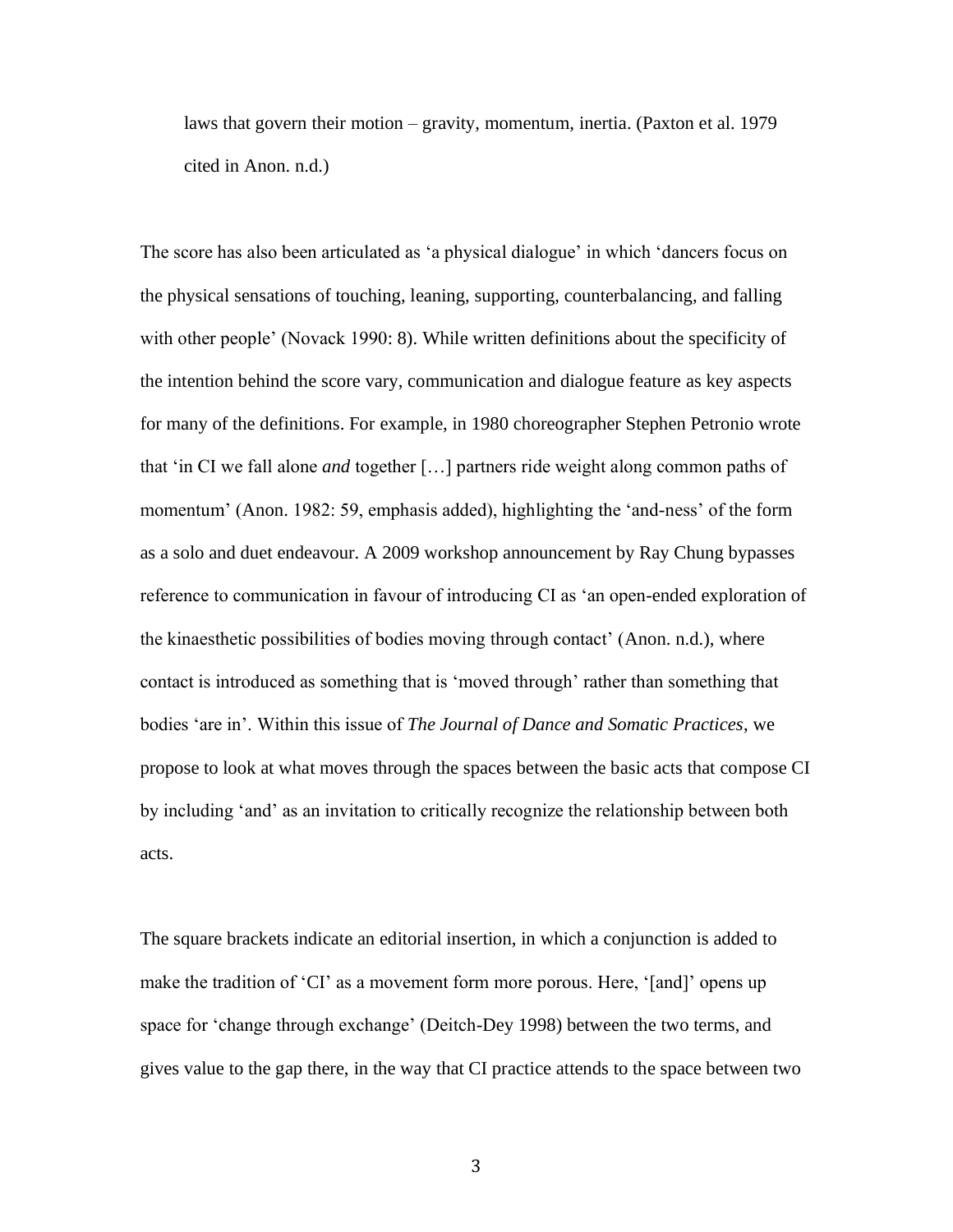movers. This '[and]' points also to the third space in CI, the rolling point of contact, again variously depicted: Paxton in 1975, 'cooperation becomes the subject' (1975: 41), continued by Williams in 1996:

the *third party* in the dance [is] the point of con()tact: that fugitive and always temporary centre and edge common to both yet outside both, a 'blind spot' throughin-with-around-for-and-by which the two bodies orient their play. (1996: 25, original emphasis)

Williams' round brackets hold the space between the aspects of 'with-ness' in 'con' and touch in 'tact'. They also suggest a space, that, when analysed in the light of the writing of theatre maker and educational theorist Paulo Freire, is a site of emergent, liberatory potential:

As well as creating the possibility of exchange in the moment to moment contact dance, the point of contact can be described as being a primary site of 'untested feasibility' (Freire 1996:9) [where] the 'untested feasible' is something which exists but has not yet been realised'. (Deitch-Dey 1998: 56)

We posit '[and]' as a similar space of diverse possibility, also reminiscent of 'the gap' that Nancy Stark Smith names within the Underscore: in 'the gap', a dancer finds himself between two known experiences, creating a space of intelligent 'not-knowing' from which to act  $(2012)$ .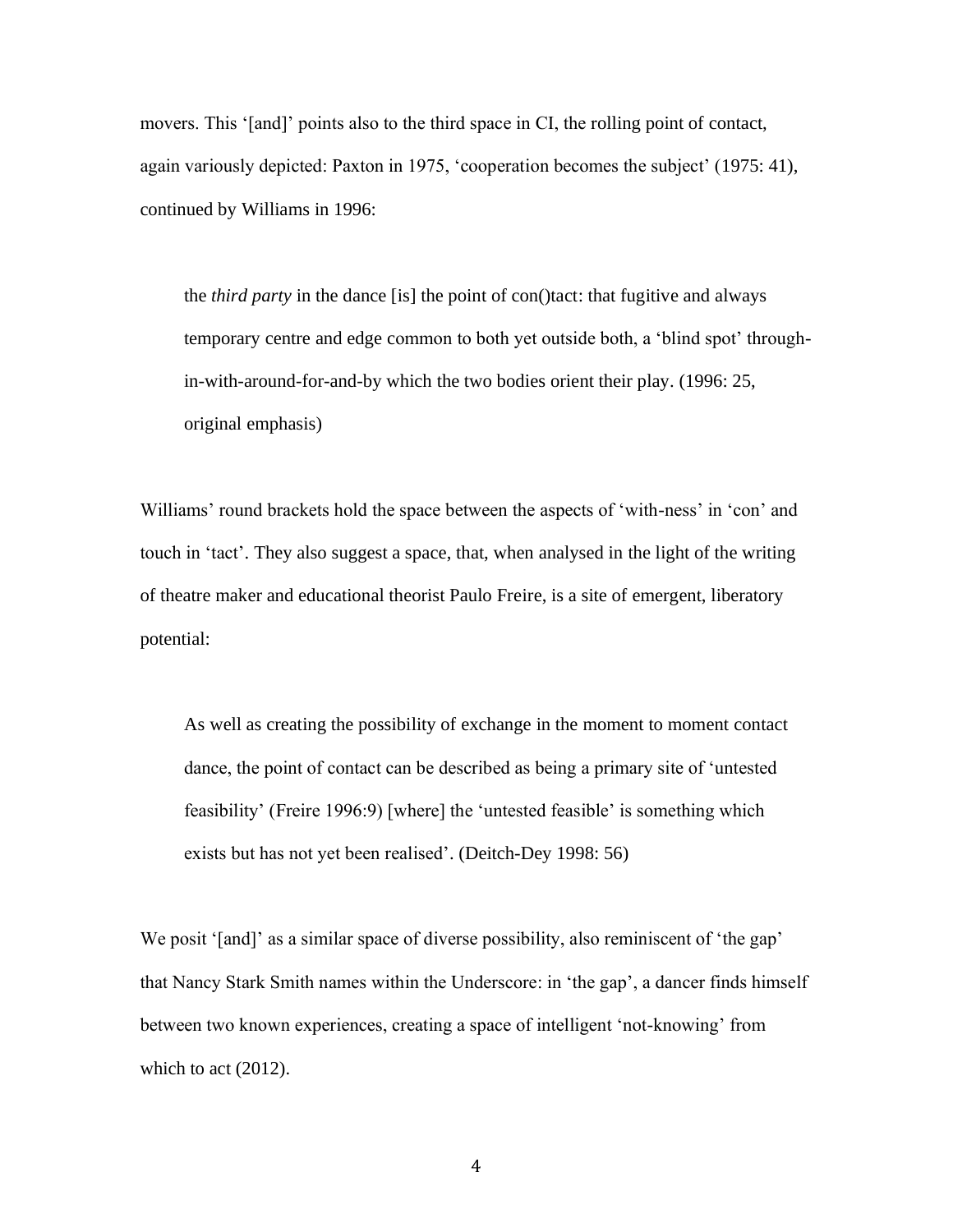If, as cultural theorist Lawrence Grossberg proposes, identity is an action, articulated through practices of choosing alignments, rather than a subjectivity that is essential and fixed (Grossberg in Hall and Du Gay 1996: 87), then for CI, articulating the practices that operate within the expanded, conjoined fields of 'contact' (broadly, touch, communication, relationship) and 'improvisation' (broadly, responsive performance, instant composition and attentive but unplanned responses to a changing situation) can diversify the canon of work identified with this questioning form. Simultaneously, CI and related kinaesthetic research into responsive movement propositions are evolving through practice. Through multiple dancing acts, these practices offer further perspectives on how improvisers 'move through' contact.

#### **In this issue**

This issue features articles responding to an invitation to articulate such practices and includes a number of artist-led perspectives. Themes emerging include the following: the notion of 'threeness' in CI; CI principles as explored through performance-making and creative work; the ethics of relating through touch in improvisation; and the temporal dynamics of CI practice in teaching and training. CI performance principles within creative work are articulated through practice as research findings in articles by Angharod Harrop, Cheryl Pallant, Marie Fitzpatrick and Vahri McKenzie; within this group Fitzpatrick and Pallant include discussions on 'threeness' or 'a third entity' as crucial to their creative processes. Ethics of relating through touch, and ethics of alterity, are addressed in articles by Ruth Pethybridge, Malaika Sarco-Thomas and Katie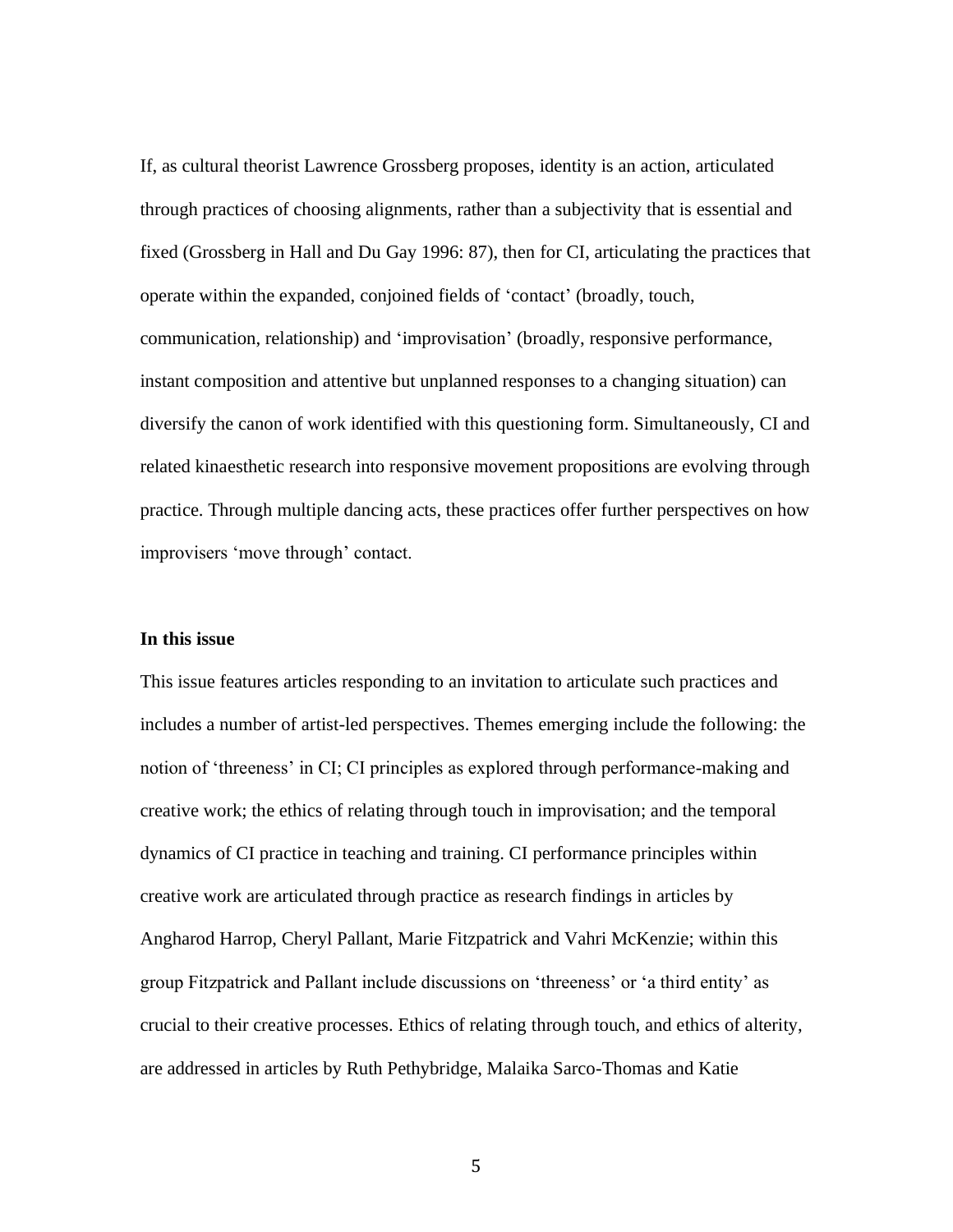Dymoke. Finally, the temporal dynamics of CI are particularly explored through three articles that focus on teaching and training of CI: those of Elsa Urmston and James Hewison, Stephen Smith, and Nita Little.

In her article 'I can feel his heart beating through the sole of my foot: Reflections on improvisation from a dancer finding her feet', Angharod Harrop shares her own discoveries as a student of improvisation performance, narrating conversations and performance moments across five years of study and interaction with Julyen Hamilton, Kirstie Simson and Rosemary Lee. Her writing reflects and captures the intimacy of experiencing improvisation as a state of discovery, while conveying the sense of excitement that this state of curious uncertainty (consider for instance the delicious tipping point of an upside-down balance) can bring to an expansive, lifelong project of research, rehearsal and performance of movement and stillness.

In 'Beyond skin boundaries in Contact Improvisation and poetry', Cheryl Pallant draws on the notion of CI as the 'third entity' in a dance between two people to delineate a CI score for writing poetry. Pallant invites the presence of unexpected sound and movement as a virtual partner and an Other whom she responds to in a flow of writing. Her contribution includes poetry arising from this 'embodied, kinetic technique' of bringing interruptions into improvisational writing. The article offers a textual exploration of the idea that CI practice can articulate the productive space of encountering otherness. This notion of CI as a visceral and dialogic response to otherness is addressed in several articles within the issue.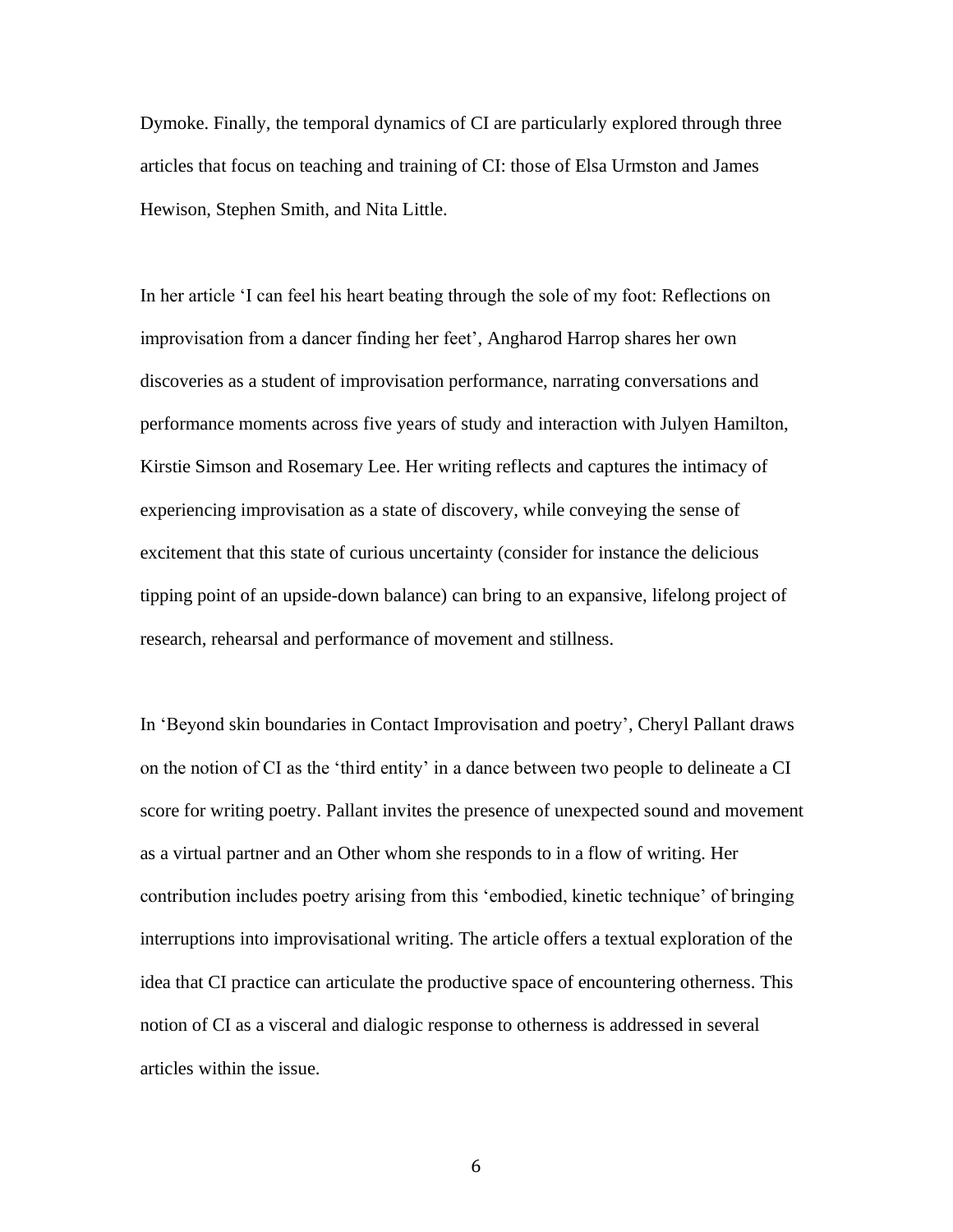In 'The threeness of three ones', Marie Fitzpatrick explores threeness using aspects of contact in a 30-minute performance score carried out on a platform block in a gallery space. The three dancers carry out specific performance tasks – for example, the action and exploration of taking off a jumper, complexified by their bodies being stacked one on top of the other. Their individual actions are changed through negotiating each other's bodies, which interrupt and reconfigure this pedestrian action. Successful negotiation in this context is not just aesthetically necessary: what is at stake is the dancers' physical safety, crowded onto the small platform, publically on show as a moving artwork, always at risk of falling. A concern for the safety of oneself and of others inscribes ethical practices into the work, a negotiation where people's physical well-being is, literally, 'on the line'. As well as creating co-dependency in the dancers, Fitzpatrick further proposes that an audience's engagement is triggered by this performed risk, a kinaesthetic empathy whereby their physical intelligence senses, imagines and somatizes some aspect of this jeopardy and subsequent negotiation.

In 'Underscore alchemy', Vahri McKenzie transmutes Nancy Stark Smith's collaborative improvisation model, 'the underscore', into workshop material, which can be understood by arts undergraduates from disciplines other than dance. She describes and analyses a series of research workshops, facilitated by two CI practitioners, in which they offer stages of the underscore, physical working – from preparation – walking, standing still, exploring embodiment and space – to 'grazing' and engaging in a more open improvised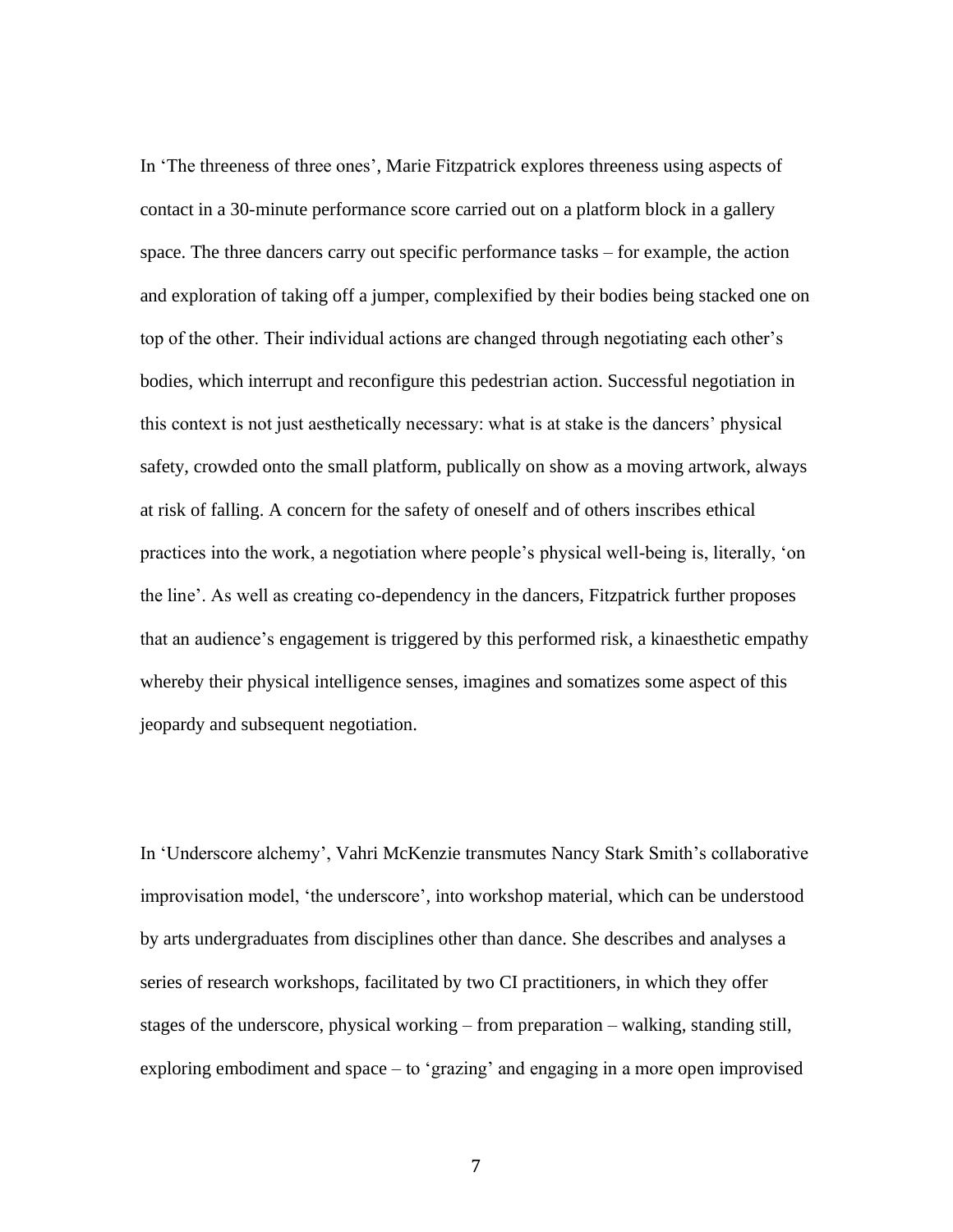score. These experiences are then explored and transposed into visual representations and analysed by McKenzie. She proposes that creative practice of the underscore is relevant to these students in offering a model of practice-led-research, which practises heuristic knowledge acquisition (learning through doing), prioritizing sensory intelligence and requiring an overt positioning of the self in relation to the work. She suggests that the kinds of embodied, contact and improvised experiences in the workshops translated into their work with visual and sonic materials. This included the use of coincidence and influence, collaborative working, and open, non-pre-emptive curiosity, which was both challenging and informative for students used to solo practices and less used to prioritizing physicality within a creative process. Embodied working becomes performance art – the body in action, engaged; purposeful, conscious movement becomes performance. McKenzie's work is a clear example of how principles, characteristic of CI, are translated, applied and extended into other contexts of art practice – in this case, visual arts. Both Malaika Sarco-Thomas and Stephen Smith also reveal this interest – Sarco-Thomas with words and Smith in sonic practice.

In 'Relative proximity', Ruth Pethybridge explores the different kinds of communication enabled in using this dance form across generations of people. She includes three case studies: ongoing exploratory CI dance practice between herself and her baby and toddler Romilly, performances by mother and adult daughter and by a son and father who has Parkinson's disease.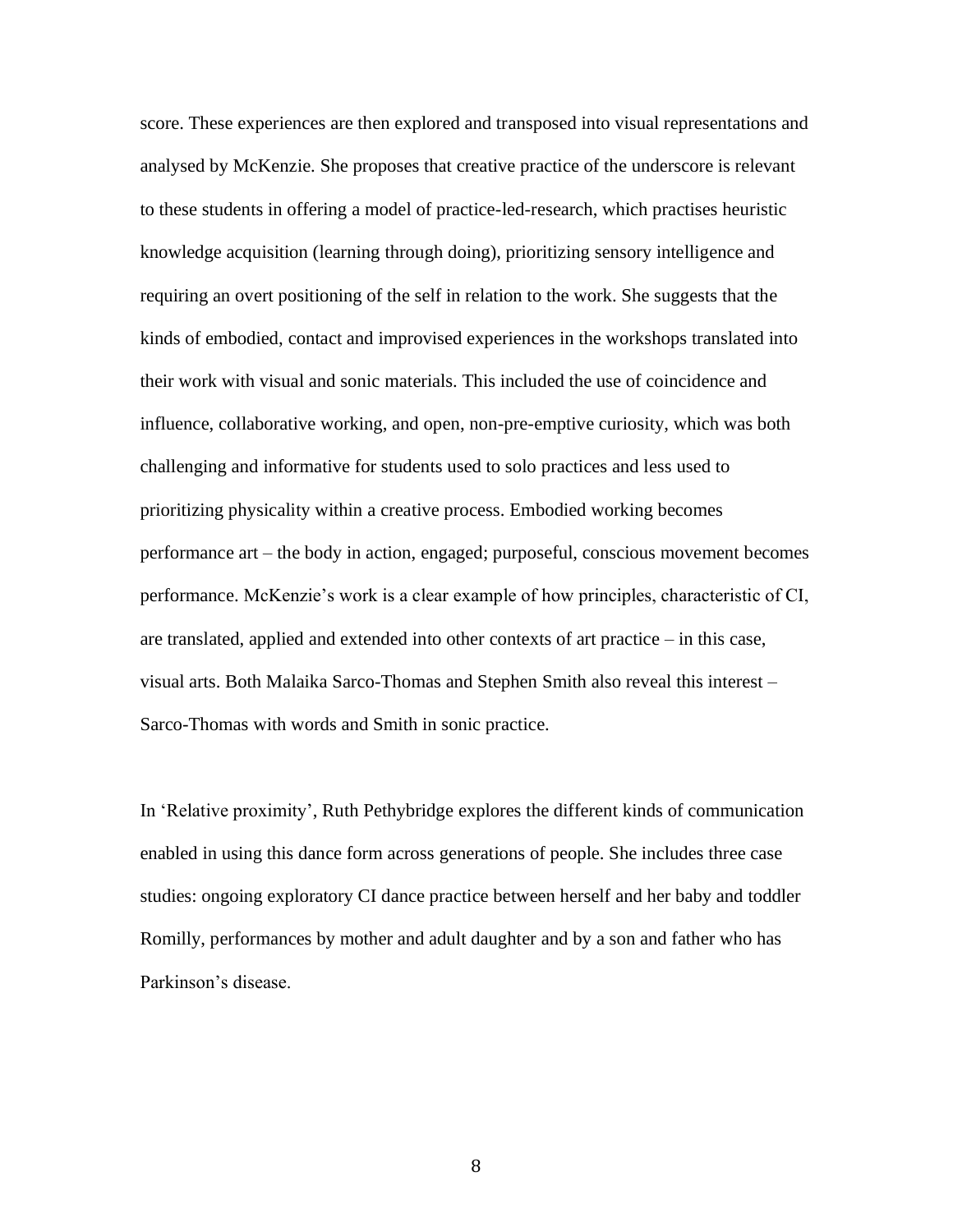She centralizes phenomenological intelligence as activated in CI, exploring the kinds of communication enabled by it and the ethics it reaches towards embodying. Within the common characterization of CI as based on weight exchange, improvisation, ease, play and qualities of listening, she locates play and listening as being particularly relevant to dance practice across generations of people. Drawing on Levinas, she discusses how CI triggers ethical issues of physical vulnerability, power, in the face-to-face dance encounter. As well as exploring the more common characteristics of ease, exchange, spontaneity, developmental movement and play that CI instigates, Pethybridge also herself reaches towards an articulation of the non-'cooperative' aspects of CI – the anger, 'violence', manipulation and tension that can arise in dancing. She draws on Derrida and Massumi to suggest that individuality, disagreement and shared uncertainty within the duet dance is desirable, possible and political in allowing difference: a 'being singular plural' (Nancy 2000). Ethics in this context refers to an open, present, embodied conception of others beyond set identifiers of age, ability or gender. It also refers to the relational aspect of CI, as a primarily duet and group dance practice (although many would argue that solo CI can also be explored).

Pethybridge argues that CI creates embodied ethical relationships and defines these ethics as rooted in relational practice: the 'I' with the 'you' where neither has to become the other but can explore, challenge, provoke and experience another moving body without needing to become them, or change them. CI, as a physical dance practice, allows for singular plural coexistence, including dances of different ages, abilities, strength and desire. Her work is refreshing in acknowledging the tension, violence, anger and fear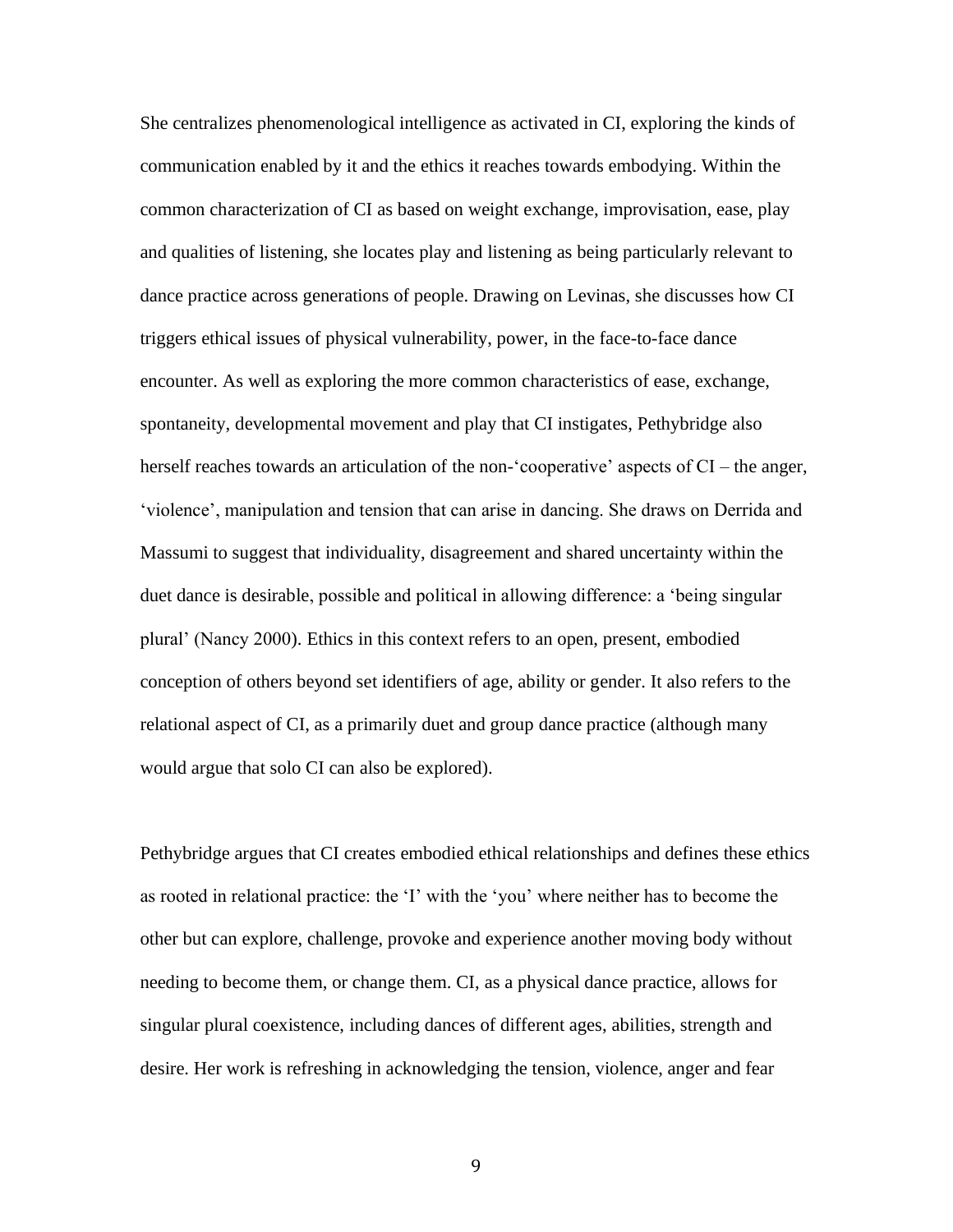involved in collaborative or cooperative working, as well as consensual agreement. Paraphrased simply, this includes communicating 'no' as well as 'yes' and the physical consequences of this. In theatre, collaborative practice can also involve such tension, disagreement, conflict and collision of messy ideas, and the fallout from this is the work. This is much needed in a discussion of CI that aims to address politics or ethics – allowing difference and disagreement as particular kinds of 'flow' as much as saying yes, and moving with someone.

Malaika Sarco-Thomas' article '*touch + talk*: ecologies of questioning in Contact Improvisation' focuses the discussion on CI as a physical research practice, its primary method a process of 'questioning' that CI instigates in relation to another person, space and environment, with her facilitated score called *touch + talk*. She suggests that CI, through its particular training and practice rooted in dialogic practice, can engage with Guattarian 'ecosophy': an 'ethico-aesthetic' approach to activating social and individual practices to address the 'increasing deterioration of human relations with the socius, the psyche and "nature"' (Guattari 2000: 41). 'Dialogue' is particularly relevant to her work, as in other essays in this issue, specifically as an engagement between the 'di' from Ancient Greek *δϝιγα* meaning 'through, during, across, by' and 'logue' – *λογος* – meaning 'word, speech, discourse' – that is, 'through discourse'. In this case the kinds of physical discourses that unfold in CI emphasize listening, attentiveness and responsiveness as much as doing, initiating or performing. Sarco-Thomas explores what occurs when the physical questioning process is further verbally articulated, done while practitioners dance CI. Dance practitioners have long had to defend and promote the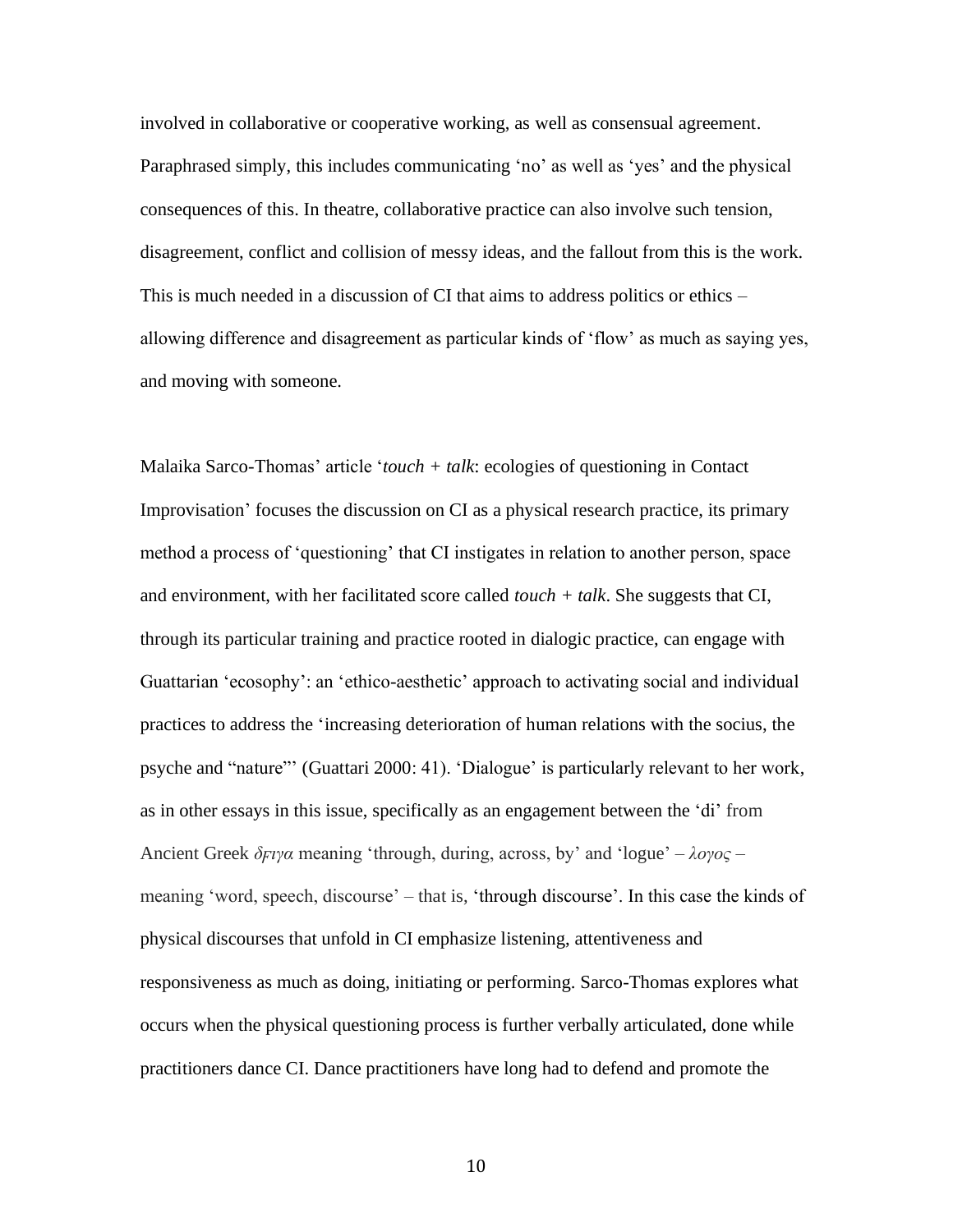value of somatic knowledge, physical discourse and non-verbal intelligence arising from dance, without necessarily the need to verbalize it; so Sarco-Thomas negotiates tricky terrain here – provoking the question as to what is re-captured by language – in this case, in the simultaneous movement and verbal practice.

Questioning as a radical method includes questioning the self in relation to another person, and this self-conscious critique is, for Levinas and later for American pragmatic Richard Sennett (2008), a radical, creative, ethical process. At the heart of this work is the idea that the ability to engage in self-interrogation with another and to be an individual in relation to others is ethical practice, which engages politics around agency, power, the individual and the group. The meeting in CI therefore incorporates these questions about power and agency, self and other, and, importantly, these are witnessed by others in a public practice forum. Sarco-Thomas acknowledges that talking while dancing interrupts both physical and verbal articulations and suggests that these interruptions, gaps and challenges reveal the CI workings as much as smooth, flowing dance work. This echoes Hans Thies Lehmann's notion of avant-garde theatre practice as being as much about disrupting known working or modes of intelligibility as about creating new paradigms, and resonates with post-structuralist performance study discourses that focus on the creative potential of failure, hesitation and deconstruction as performance material, as much as virtuosic performance.

Katy Dymoke examines contact as touch through the lens of her work as a professional using CI, Body Mind Centring ® and Dance Movement Psychotherapy practices in her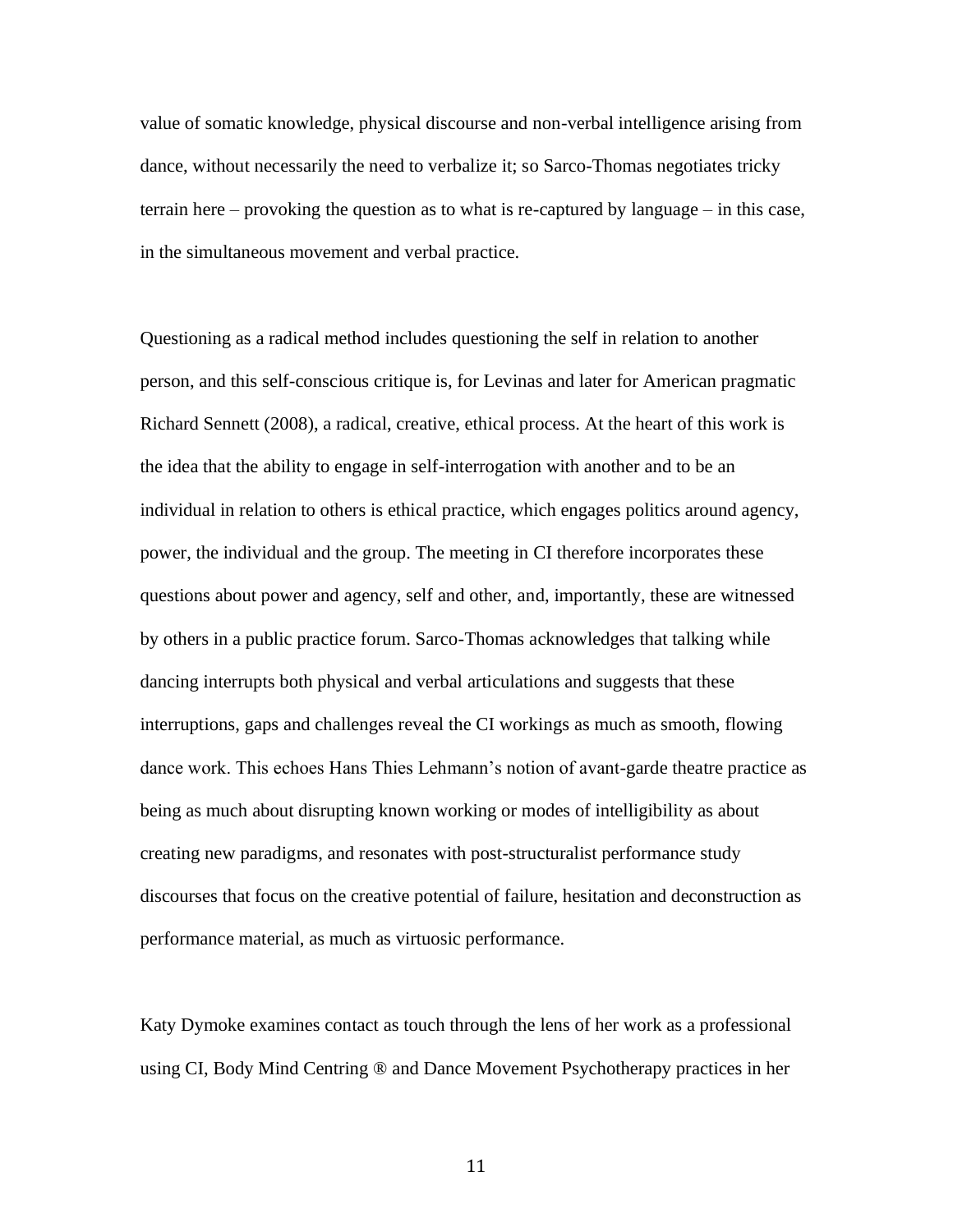article 'Contact Improvisation: The non-eroticised touch in an "art-sport"'. In accounts from twenty years of work with Touchdown Dance and other groups, she acknowledges some of the challenges that non-eroticized touch poses to practitioners, and through her observations offers different possibilities for recognizing and constructing touch as an 'inquisitive' rather than only receptive sense, and operating among all the senses as a permeable membrane through which the outer world sees itself through the particularity of each body. For Dymoke, the senses and touch act 'as a permeable field of interaction with self and other' and CI work necessarily highlights some of the cultural and social consequences of touch deprivation in marginalized individuals. Through documentation and analysis of her work with blind and partially sighted individuals, Dymoke shows how facilitated explorations of improvisational touch and contact can provide a sense of 'a way to move in the world freely', in the words of a deaf blind Touchdown performer, creating an important space for touch to be used as a creative rather than purely functional interaction with one's environment. Describing CI practice as 'looking from in to out rather than looking at', Dymoke also suggests that CI's involvement of all the senses within the spectrum from 'in to out' awakens the 'sensuous physical self', triggering shifts in self-perception and providing opportunities to reconstruct our social selves through physical dialogue.

Elsa Urmston and James Hewison touch on the emergence of a third entity in the CI dance when describing an event 'which appears to take on a life of its own and becomes knowingly pleasurable', a moment that is characterized by a 'merging of action and awareness' in flow theory. In their article 'Risk and flow in Contact Improvisation: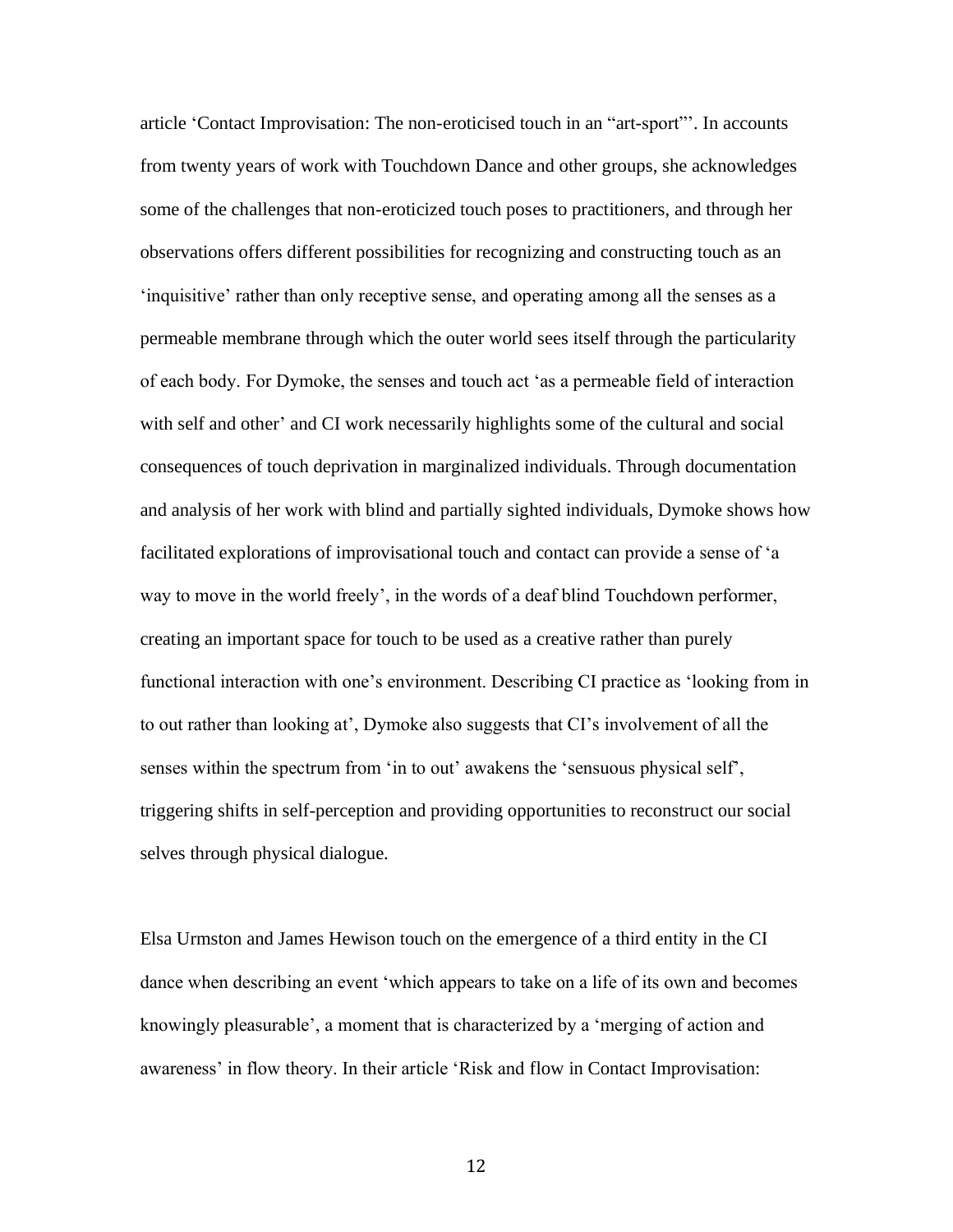Pleasure, play and presence', they suggest that engaged learning and risk-taking in CI can flourish best 'when the boundaries of dancing and playing are blurred' in a nonhierarchical learning environment that supports and recognizes discoveries made by each member of the group. Urmston and Hewison apply Csikszentmihalyi's flow theory to an analysis of teaching CI in higher education contexts, asking how risk-taking can be both enabled and taught within institutional contexts. Through two meticulously documented case studies they research how experiences of 'flow' can be recognized by learners of CI in two distinct workshop settings. Their focus group interviews indicate that workshops that function 'as a meeting point for exploring without a preconceived outcome' can create a non-judgemental environment for discovery that is more conducive to group flow, enjoyment and a sense of discovery. Such a meeting point echoes the metaphor of the point of contact as a space of pure, not-predetermined, potential.

Stephen Smith offers vibrant performance writing, and he carries out a leap into the sonic realm, exploring the synaesthetic potential for making contact, meeting others' sound making by paying attention to their polymorphous rhythms and tones of their own language movement and speech utterances – humans, animals, all. In 'A pedagogy of vital contact' he is particularly engaged with how CI transposes to educational contexts. He explores the synaesthetic physicality and musicality of speech utterances, of languages and 'rhythmicities' of tongue usage, and discusses how thinking about CI can be transposed as a multilingual connection with another. He relates CI to pedagogical practices that engage with relationality and vital aliveness to the moment in time, a duration or enduring with another, in a sensory, open and aware present. He draws on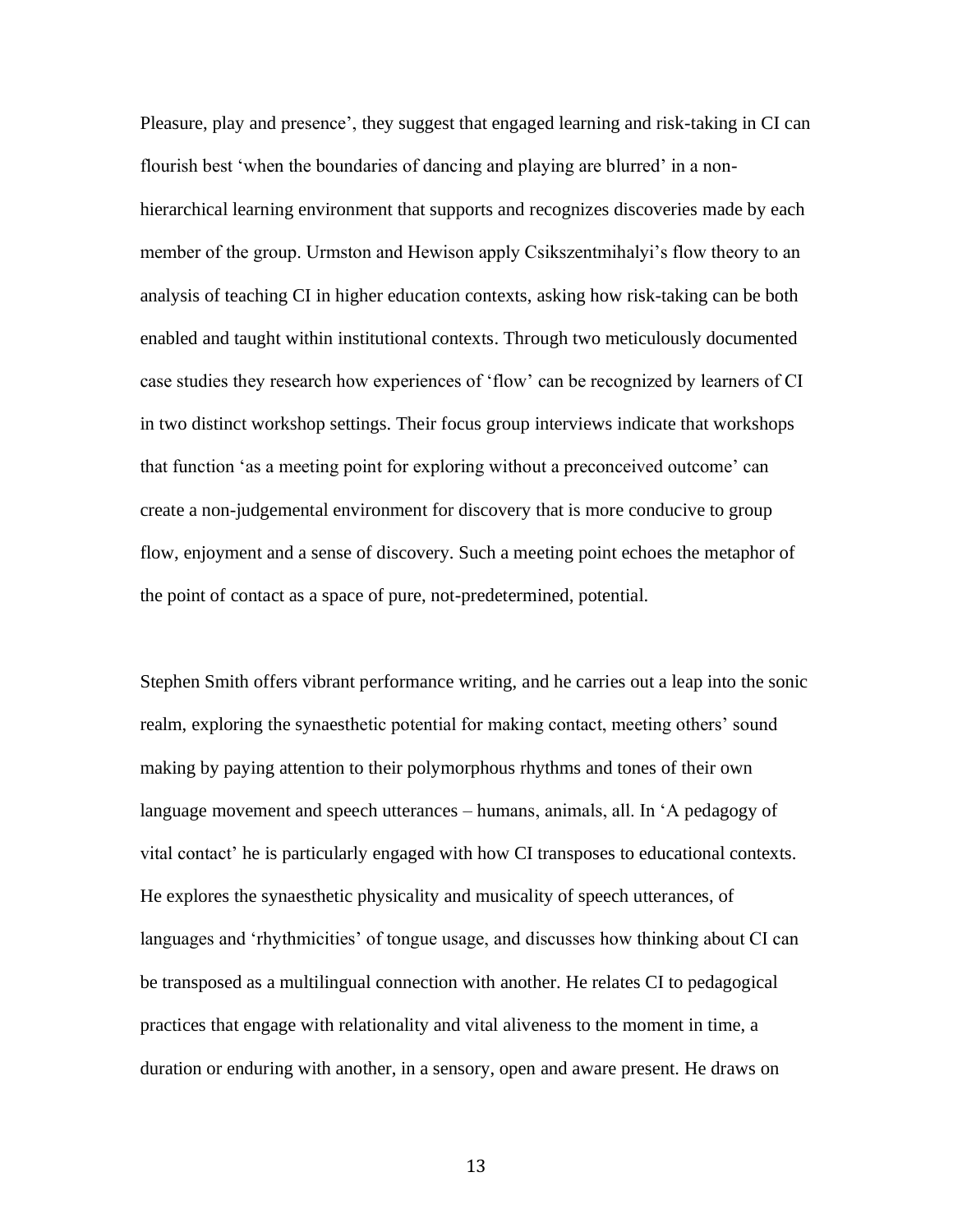Alfonso Lingis' writing about movement as not necessarily being end-goal and purposive, but also as continuous being-in-motion, at times wonderfully aimless. He riffs on the notion of the durational 'accent', expanded into a definition of the characteristics of CI and across other disciplines that use tact, durational kinds of tempo and exchange. 'Vital contact' creates a useful kind of 'agogy' – facilitating and provoking mutual learning, including familiar evocations of CI as including awareness of the present moment, 'withness', reaching towards others, enjoying the uniqueness of the individual: all resonant in evocations of this practice throughout this issue. Smith argues that in these pedagogic principles we can connect with a dynamic matrix – 'a motility field' – through teaching that allows moments of ungovernable anarchic 'becoming' before entering the macro-slap structures of institutional regulation. For Smith, the CI practice space allows some romping to occur.

Nita Little's article 'Restructuring the self-sensing: Attentional training in Contact Improvisation', articulates the nuances of physical communion that can take place in advanced CI dancing. In doing so she charts a radical proposal for valuing attention training in CI practice. Using her experience as a teacher she opens up the possibility of 'a politics of attention' that can become more refined through exercise and experience. Detailing how a mover's sense of self can shift through a change in values when 'we no longer elevate stability over uncertainty, power over movement, or objects over their relations' Little posits attention as a living dynamic, which, in the words of Teresa Brennan, 'is a biological force that encourages well-being' (2004: 34). Drawing on, and somaticizing, Erin Manning's work that theorizes the moving body as a virtuality that is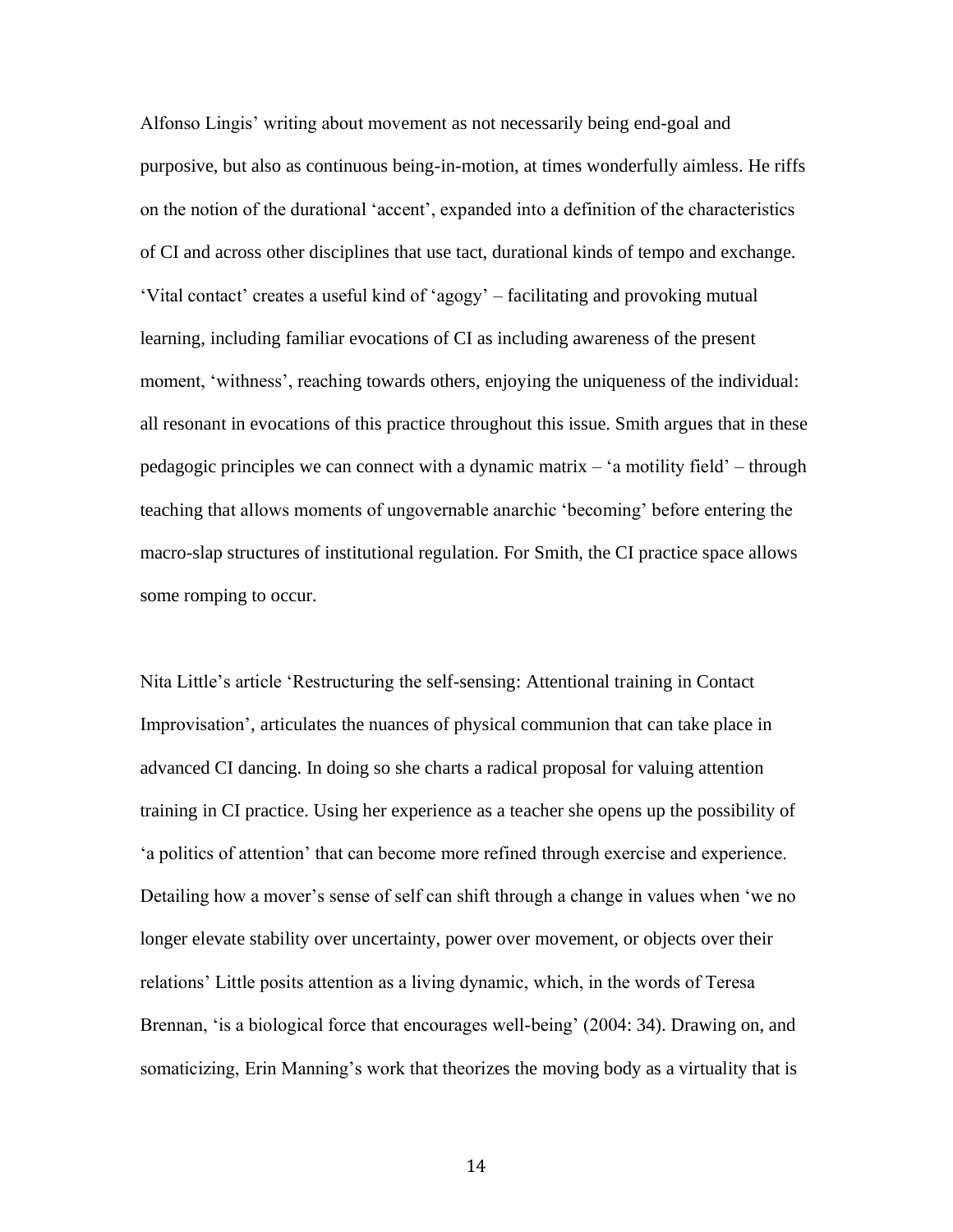material, and Karen Barad's writing on theoretical physics in which touch, as 'intraacting' attention, changes things we observe, Little proposes that sensing is performative, and 'it thus matters how things are sensed'. Her thesis extends towards ecology as she writes, 'the virtual is the self that influences/is influencing/will influence the past, the future, and concurrent motion or events, all of which are in a relational ecology'.

Little's use of 'ecology' as sensitivity to interrelationships strengthens definitions proposed in Sarco-Thomas' 2010 Ph.D. thesis 'Twig dances: Improvisation performance as ecological practice', where she posits that for dance improvisation practices the body is the medium, and awareness, perception or attention is the currency:

As I use the term, 'ecology' can introduce radically sensitized propositions for relating through active dialogue, generating practices which investigate relationships between people and ideas, people and environments, people and people, and people and objects on multiple levels. (Sarco-Thomas 2010: 2).

Little also introduces the term 'response-ability' within her article, proposing attentional training in CI as a readiness to respond to constantly changing situations within movement. The term resonates with the idea of ecological stewardship through improvisation put forward in 'Twig dances', where 'response-ability' is located in terms of a Darwinian readiness to encounter and negotiate changing physical, social and political circumstances and is realized through the playfulness, strength and sensitivity of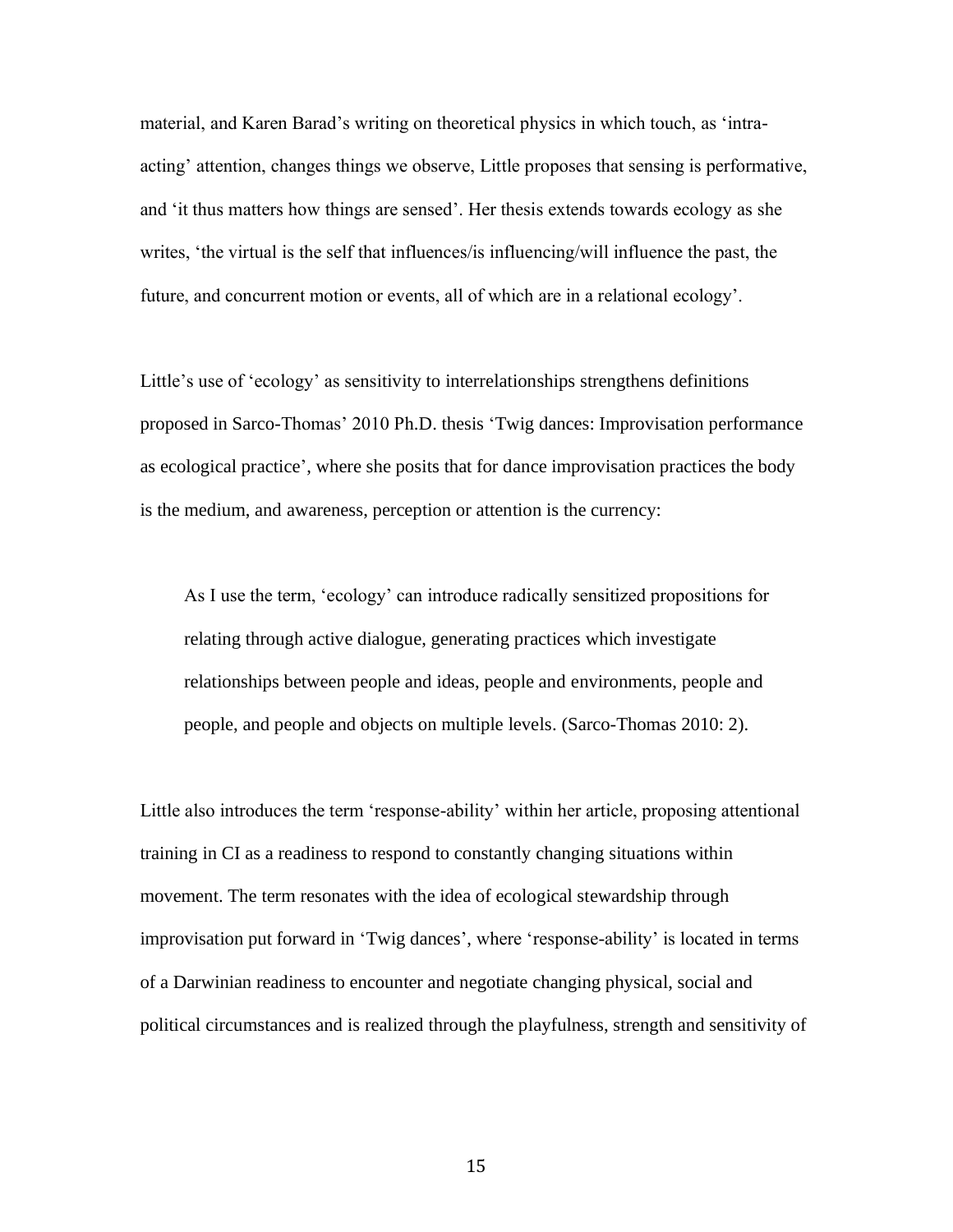dancing encounters within the studio (Sarco-Thomas 2010: 169). For Little as well, 'responsive and response-able relationalities' can be developed through studio practices.

The voices within this collection of perspectives on dance and somatic practices affirm that touch, improvisation, contact and CI are expansive sites in which to work. Though CI techniques can also appear to be quite a specialized practice within dance, how teachers and scholars approach dissemination of its story within academic and research contexts can help nudge this movement idea, in its 42nd year of practice, further into the limelight.

Greater public exposure of any phenomenon risks its commodification and standardization, and the same may be said for CI. A culture of practice, a desire for flow, or a fundamental set of expectations about what CI is can create an unspoken set of agreements, which normalize practice and close the form. Normalizing suggests an answer, an essence, or core, creates a centre and a periphery, and risks losing the spirit of curiosity in Chung's description of CI as 'exploration of kinaesthetic possibilities'. Withness, and-ness looks at these practices not as a centre or periphery but as a field of potentiality, with differences to be acknowledged. The challenge for emerging discourses on contact [and] improvisation, in these circumstances, is to approach difference, as Paxton says, 'in an non-wimpy way' (Paxton in Cvejic and Laberenz 2013).

Contact cannot be resolved in (homeo)stasis. As it shifts, it dances (the two partners) from and in the in-between. (Williams 1996: 25)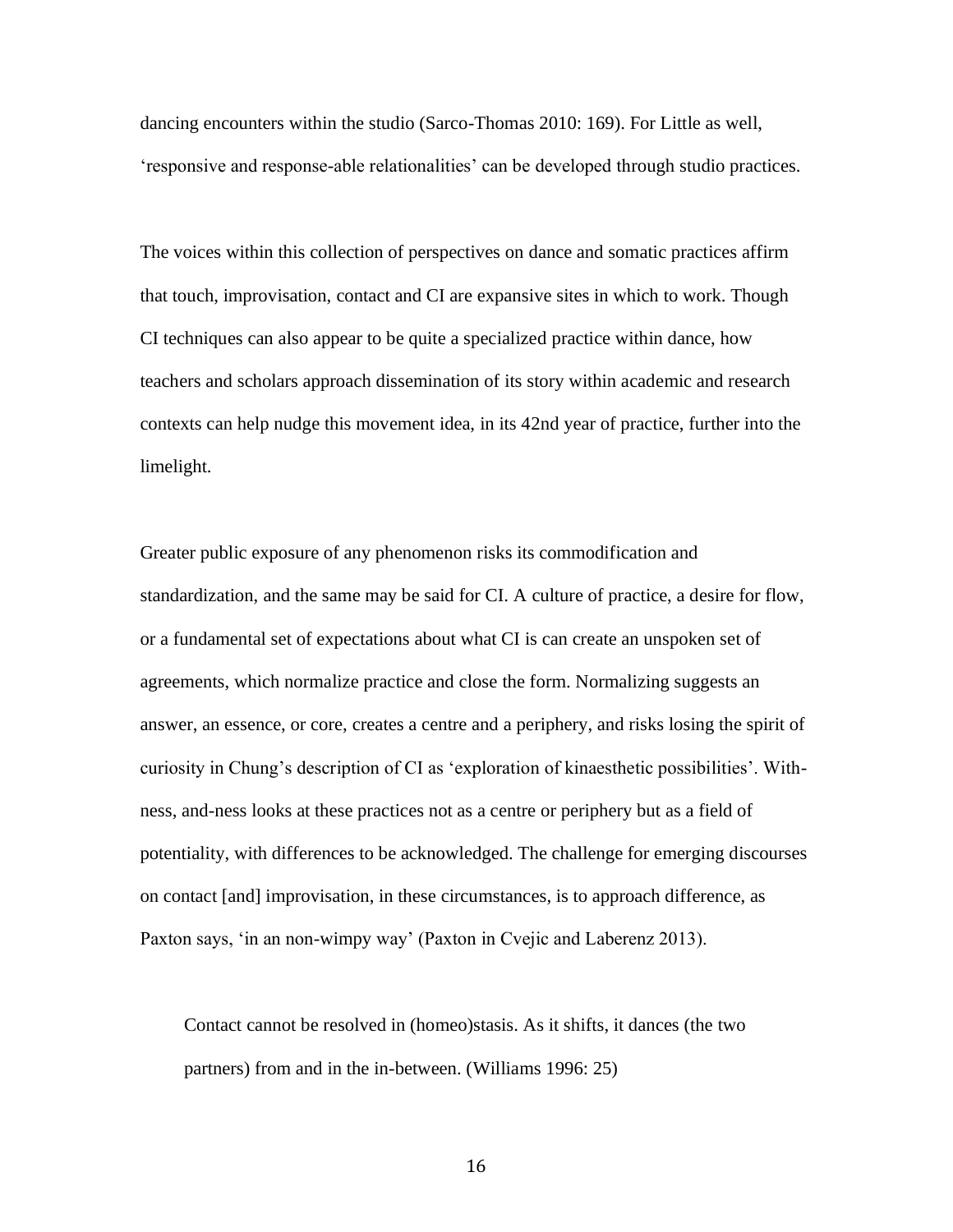We hope that this dialogue, these articulations, might shift how we dance and how we think through our dances, so that these dances can continue to shift us.

**= = =**

### **Acknowledgements**

This issue would not be possible without the expert coordination of JDSP's editorial assistant Emma Meehan, and the extended team of peer reviewers who offered generous feedback to support the development of these articles. We are grateful for the guidance of Ric Allsopp, Karen Nelson, Ruth Pethybridge and Daniel Metcalf who helped curate activities of Contact Festival Dartington Conferences 2013 and 2014, as well as to Richard Sarco-Thomas, co-organizer of CFD. We would also like to thank all the writers who responded to the call for contributions on CI praxis and enabled this first special issue on contact [and] improvisation to feature such a diversity of perspectives.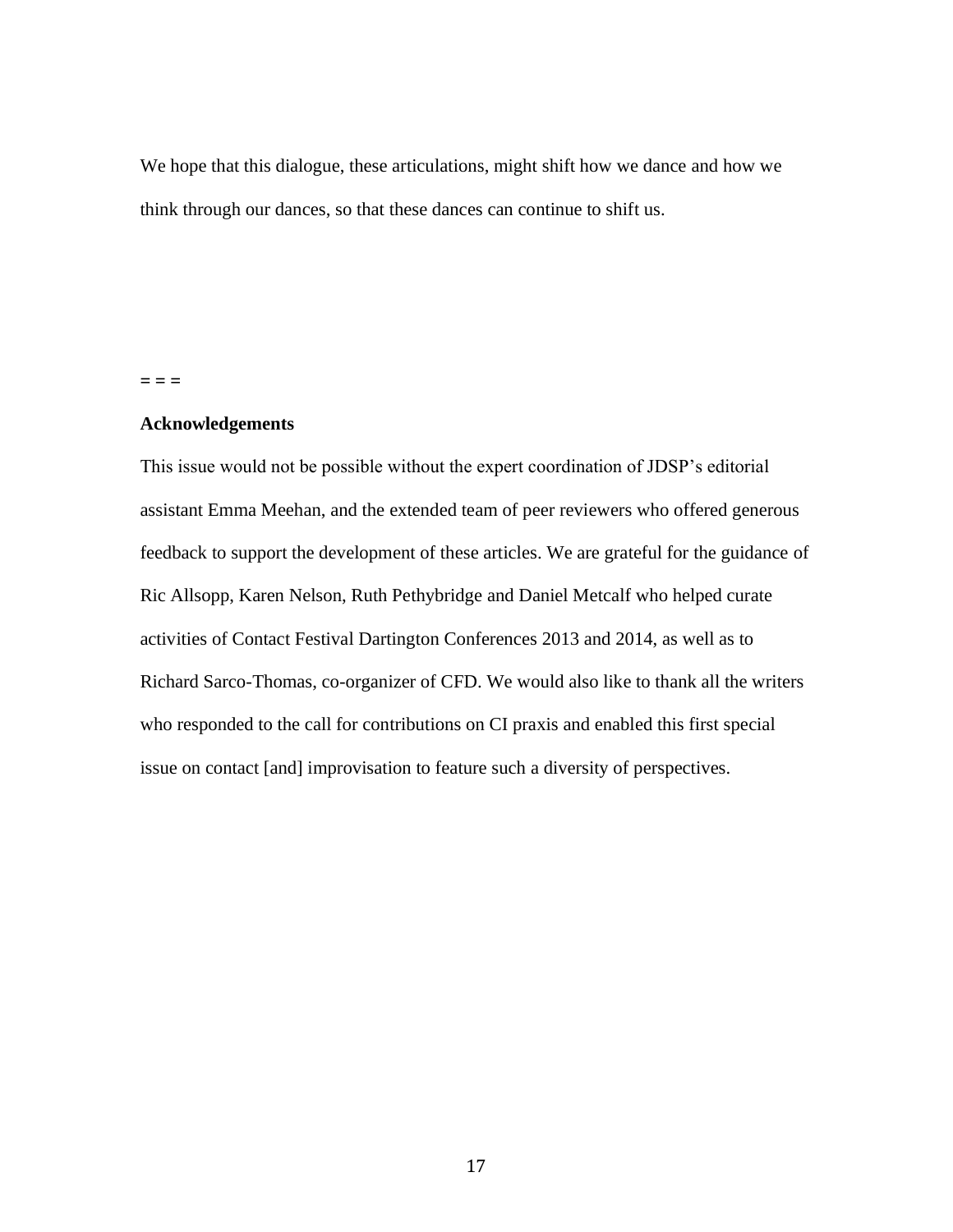# **References**

Anon. (1982), 'Definitions of Contact Improvisation from Past CQs', *Contact Quarterly*,

Winter, p. 59. Accessed 24th Jan 2013.

\_\_\_\_ (n.d.), 'About Contact Improvisation (CI)', *Contact Quarterly*,

[http://www.contactquarterly.com/contact-improvisation/about/cq\\_ciAbout.php.](http://www.contactquarterly.com/contact-improvisation/about/cq_ciAbout.php)

Accessed 20th January 2013.

Brennan, T. (2004) The Transmission of Affect, Ithaca: Cornell University

Press.

Cvejic, B. and Laberenz, L. (2013), '…in a non-wimpy way / steve paxton',

[http://vimeo.com/76095626.](http://vimeo.com/76095626) Accessed 2 April 2014.

Deitch-Dey, M. (1998), 'Change through exchange: Contact Improvisation', M.Phil.

thesis, Dartington: University of Plymouth.

[https://www.academia.edu/8310680/Change\\_Through\\_Exchange\\_Contact\\_Improvisation](https://www.academia.edu/8310680/Change_Through_Exchange_Contact_Improvisation)

Accessed 10 Sept. 2014.

Guattari, Felix (2000), *The Three Ecologies* (trans. Ian Pindar and Paul Sutton), London: Continuum.

Hall, S. and Du Gay, P. (1996), *Questions of Cultural Identity*, London: Sage Publications.

Nancy, J. (2000), *Being singular plural,* Stanford University Press, Stanford, California. Novack, Cynthia (1990), *Sharing the Dance: Contact Improvisation and American Culture*, Madison: University of Wisconsin Press.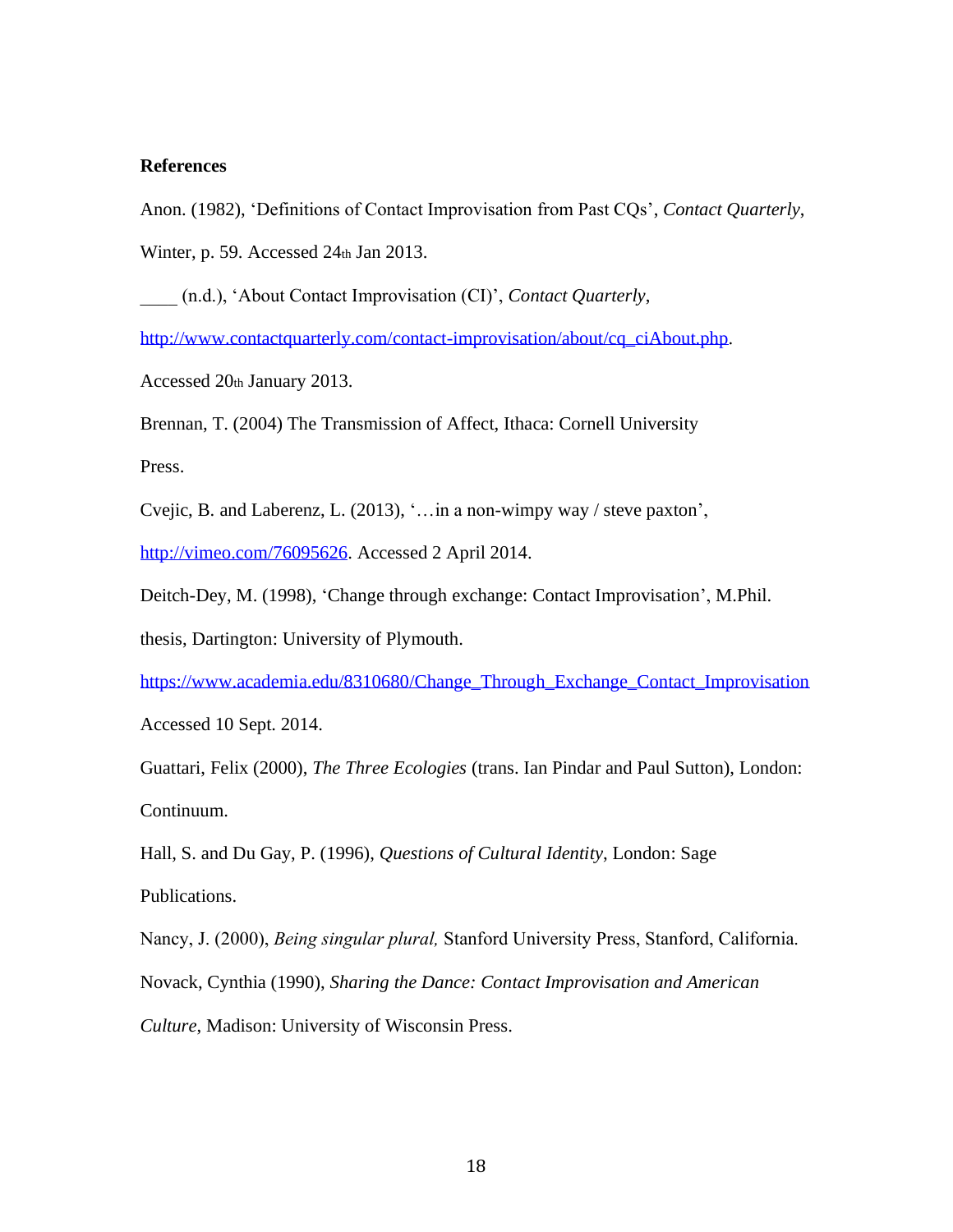Paxton, S. (1975), 'Contact Improvisation', *The Drama Review: TDR*, 19:1, pp. 40–42. Sarco-Thomas, M. (2010), *Twig Dances: Improvisation Performance as a Practice of Ecology*, PhD thesis. Dartington: University of Plymouth.

Sarco-Thomas, M. and Dey, M. (2014), 'Framing the gap: Contact [and] Improvisation', *Journal of Dance and Somatic Practices*, 6:2, pp. 3–x.

Sennett, R. (2008), *The Craftsman*, London: Allen Lane.

Stark Smith, N. (2012), 'Talk through', *The Global Underscore, Somatics and Technology Conference*, Sussex: University of Chichester, 23 June. Williams, D. (1996), 'Working (in) the in-between: Contact Improvisation as an ethical

practice', *Writings on Dance*, 15, pp. 22–37.

## **Contributor details**

Dr Malaika Sarco-Thomas curates, practices, performs and researches contact and improvisation. With Richard Sarco-Thomas she co-organizes Contact Festival Dartington and Conference, an annual platform for the development and exchange of CI practice, and co-teaches 'Aikicontact' or Aikido and CI principles in movement. Together since 2007 they have organized weekly contact jams at Dartington College of Arts in Devon and now Falmouth University in Cornwall, where Malaika is a senior lecturer and course coordinator for B.A. Dance & Choreography in the Academy of Music and Theatre Arts. In November 2014 she will join the School of Performing Arts at the University of Malta as a lecturer in Dance Studies.